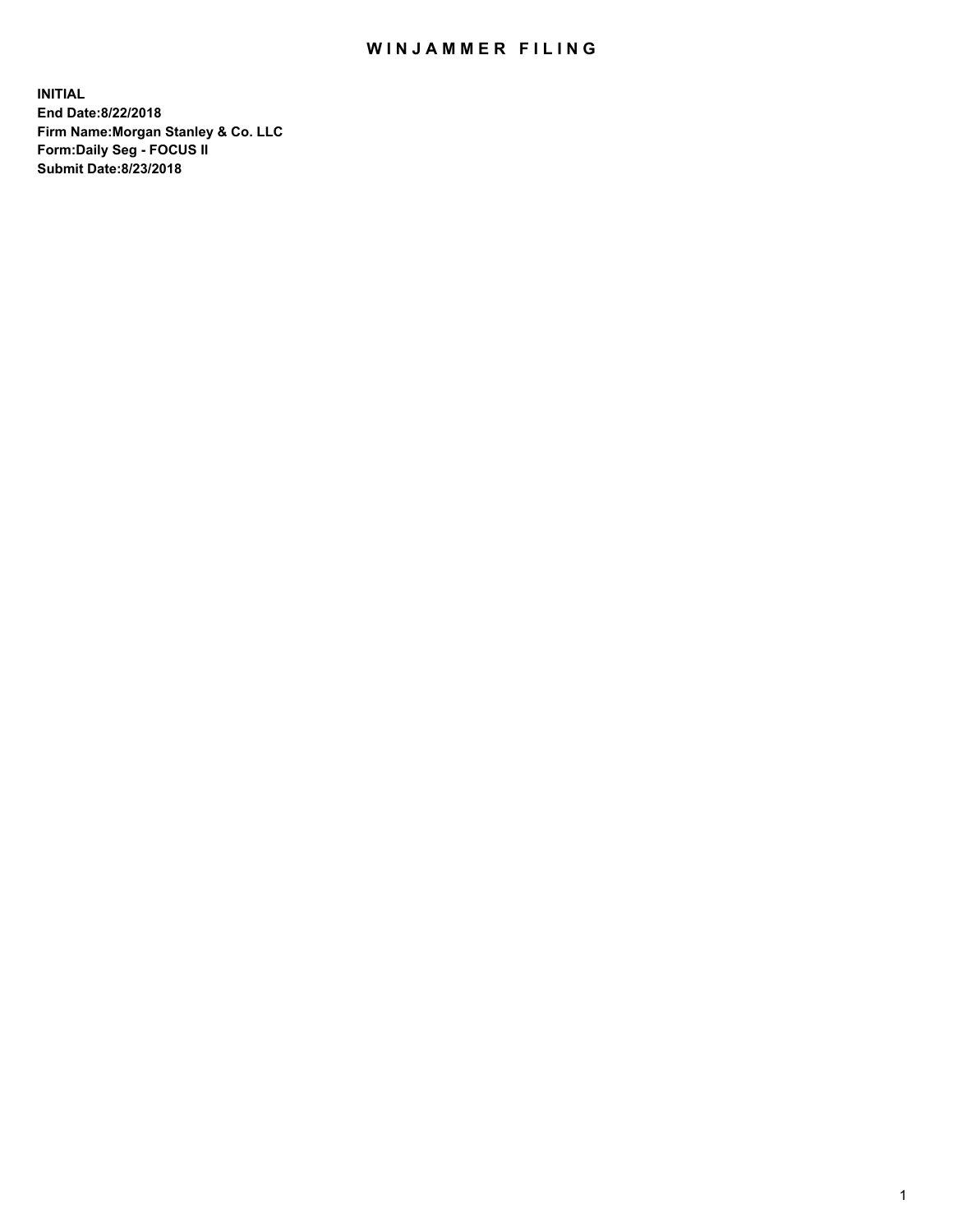**INITIAL End Date:8/22/2018 Firm Name:Morgan Stanley & Co. LLC Form:Daily Seg - FOCUS II Submit Date:8/23/2018 Daily Segregation - Cover Page**

| Name of Company                                                                                                                                                                                                                                                                                                                | Morgan Stanley & Co. LLC                                    |
|--------------------------------------------------------------------------------------------------------------------------------------------------------------------------------------------------------------------------------------------------------------------------------------------------------------------------------|-------------------------------------------------------------|
| <b>Contact Name</b>                                                                                                                                                                                                                                                                                                            | <b>Ikram Shah</b>                                           |
| <b>Contact Phone Number</b>                                                                                                                                                                                                                                                                                                    | 212-276-0963                                                |
| <b>Contact Email Address</b>                                                                                                                                                                                                                                                                                                   | lkram.shah@morganstanley.com                                |
| FCM's Customer Segregated Funds Residual Interest Target (choose one):<br>a. Minimum dollar amount: ; or<br>b. Minimum percentage of customer segregated funds required:% ; or<br>c. Dollar amount range between: and; or<br>d. Percentage range of customer segregated funds required between: % and %.                       | 280,000,000<br><u>0</u><br>00<br>0 <sub>0</sub>             |
| FCM's Customer Secured Amount Funds Residual Interest Target (choose one):<br>a. Minimum dollar amount: ; or<br>b. Minimum percentage of customer secured funds required:% ; or<br>c. Dollar amount range between: and; or<br>d. Percentage range of customer secured funds required between:% and%.                           | 140,000,000<br><u>0</u><br>0 <sub>0</sub><br>0 <sub>0</sub> |
| FCM's Cleared Swaps Customer Collateral Residual Interest Target (choose one):<br>a. Minimum dollar amount: ; or<br>b. Minimum percentage of cleared swaps customer collateral required:% ; or<br>c. Dollar amount range between: and; or<br>d. Percentage range of cleared swaps customer collateral required between:% and%. | 92,000,000<br><u>0</u><br><u>00</u><br>0 <sup>0</sup>       |

Attach supporting documents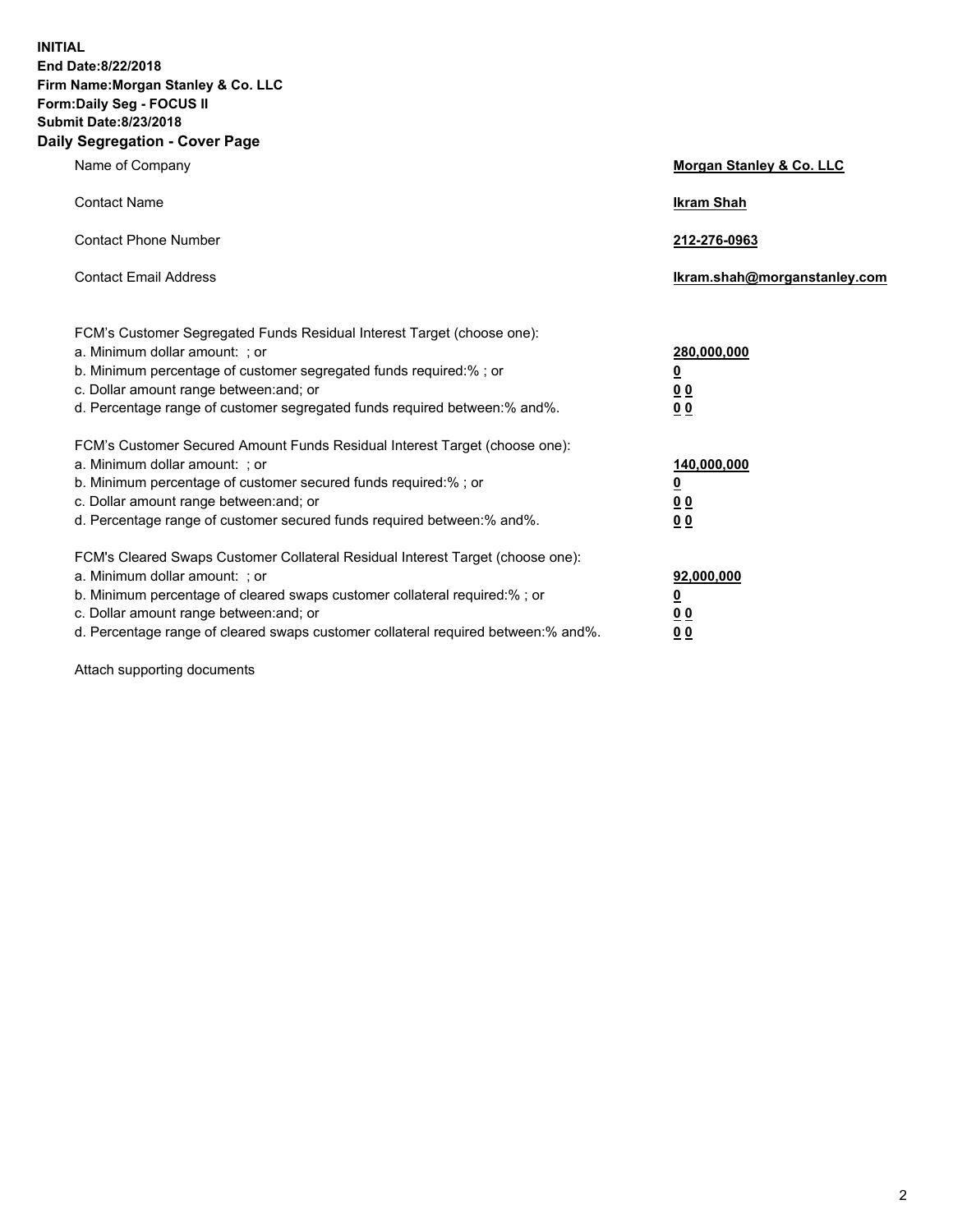## **INITIAL End Date:8/22/2018 Firm Name:Morgan Stanley & Co. LLC Form:Daily Seg - FOCUS II Submit Date:8/23/2018 Daily Segregation - Secured Amounts**

Foreign Futures and Foreign Options Secured Amounts Amount required to be set aside pursuant to law, rule or regulation of a foreign government or a rule of a self-regulatory organization authorized thereunder **0** [7305] 1. Net ledger balance - Foreign Futures and Foreign Option Trading - All Customers A. Cash **3,668,453,549** [7315] B. Securities (at market) **2,320,502,429** [7317] 2. Net unrealized profit (loss) in open futures contracts traded on a foreign board of trade **-516,863,343** [7325] 3. Exchange traded options a. Market value of open option contracts purchased on a foreign board of trade **35,298,511** [7335] b. Market value of open contracts granted (sold) on a foreign board of trade **-28,763,587** [7337] 4. Net equity (deficit) (add lines 1. 2. and 3.) **5,478,627,559** [7345] 5. Account liquidating to a deficit and account with a debit balances - gross amount **219,914,425** [7351] Less: amount offset by customer owned securities **-218,915,387** [7352] **999,038** [7354] 6. Amount required to be set aside as the secured amount - Net Liquidating Equity Method (add lines 4 and 5) 7. Greater of amount required to be set aside pursuant to foreign jurisdiction (above) or line 6. FUNDS DEPOSITED IN SEPARATE REGULATION 30.7 ACCOUNTS 1. Cash in banks A. Banks located in the United States **681,371,602** [7500] B. Other banks qualified under Regulation 30.7 **606,798,497** [7520] **1,288,170,099** [7530] 2. Securities A. In safekeeping with banks located in the United States **98,323,906** [7540] B. In safekeeping with other banks qualified under Regulation 30.7 **0** [7560] **98,323,906** [7570] 3. Equities with registered futures commission merchants A. Cash **6,126,667** [7580] B. Securities **0** [7590] C. Unrealized gain (loss) on open futures contracts **1,939,784** [7600] D. Value of long option contracts **0** [7610] E. Value of short option contracts **0** [7615] **8,066,451** [7620] 4. Amounts held by clearing organizations of foreign boards of trade A. Cash **0** [7640] B. Securities **0** [7650] C. Amount due to (from) clearing organization - daily variation **0** [7660] D. Value of long option contracts **0** [7670] E. Value of short option contracts **0** [7675] **0** [7680] 5. Amounts held by members of foreign boards of trade A. Cash **2,566,224,862** [7700] B. Securities **2,222,178,523** [7710] C. Unrealized gain (loss) on open futures contracts **-518,803,127** [7720] D. Value of long option contracts **35,298,511** [7730] E. Value of short option contracts **-28,763,587** [7735] **4,276,135,182** [7740] 6. Amounts with other depositories designated by a foreign board of trade **0** [7760] 7. Segregated funds on hand **0** [7765] 8. Total funds in separate section 30.7 accounts **5,670,695,638** [7770] 9. Excess (deficiency) Set Aside for Secured Amount (subtract line 7 Secured Statement Page 1 from Line 8)

- 10. Management Target Amount for Excess funds in separate section 30.7 accounts **140,000,000** [7780]
- 11. Excess (deficiency) funds in separate 30.7 accounts over (under) Management Target **51,069,041** [7785]

**5,479,626,597** [7355] **5,479,626,597** [7360] **191,069,041** [7380]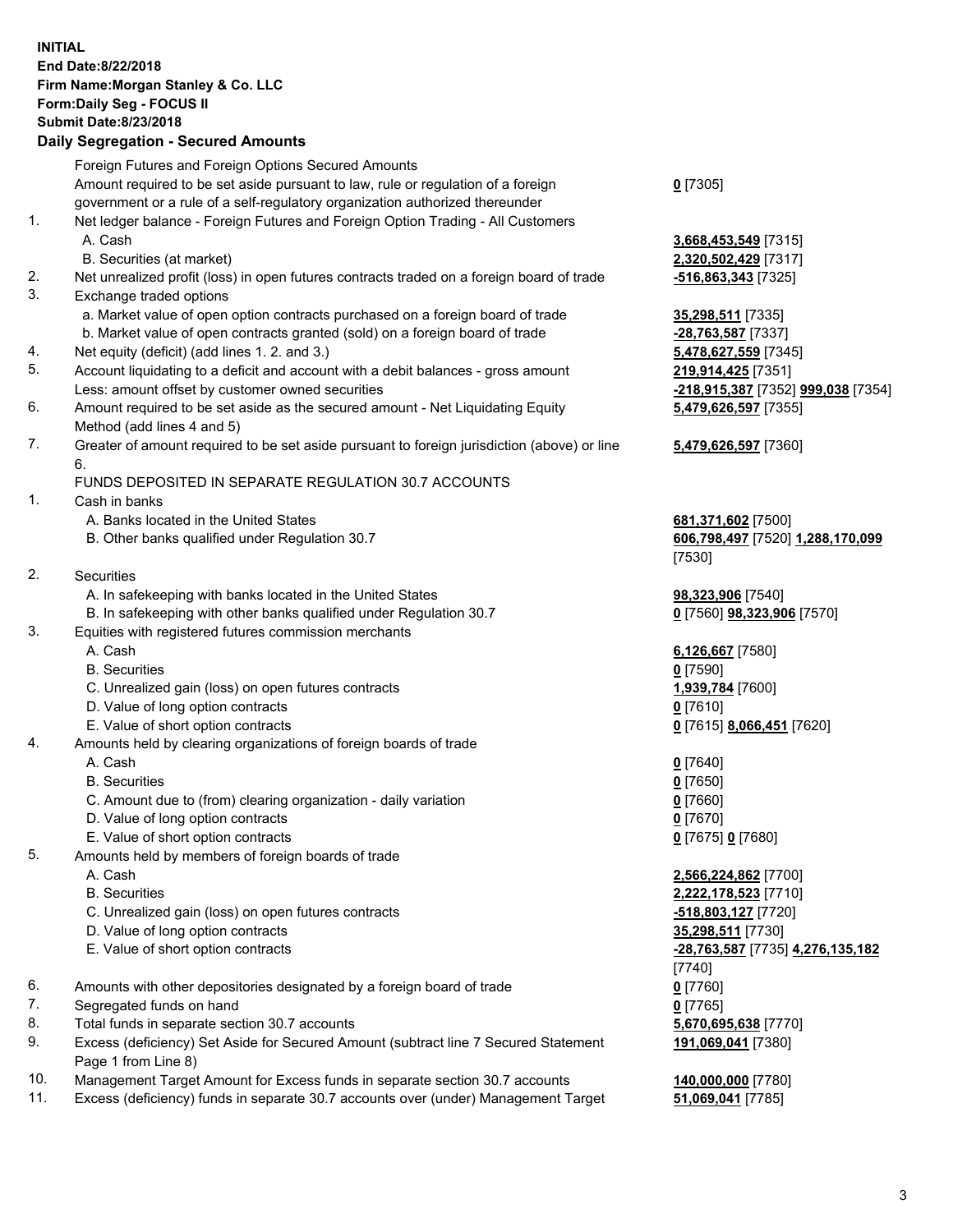**INITIAL End Date:8/22/2018 Firm Name:Morgan Stanley & Co. LLC Form:Daily Seg - FOCUS II Submit Date:8/23/2018 Daily Segregation - Segregation Statement** SEGREGATION REQUIREMENTS(Section 4d(2) of the CEAct) 1. Net ledger balance A. Cash **10,566,344,609** [7010] B. Securities (at market) **6,144,342,213** [7020] 2. Net unrealized profit (loss) in open futures contracts traded on a contract market **482,091,254** [7030] 3. Exchange traded options A. Add market value of open option contracts purchased on a contract market **399,081,886** [7032] B. Deduct market value of open option contracts granted (sold) on a contract market **-474,985,487** [7033] 4. Net equity (deficit) (add lines 1, 2 and 3) **17,116,874,475** [7040] 5. Accounts liquidating to a deficit and accounts with debit balances - gross amount **193,749,247** [7045] Less: amount offset by customer securities **-193,422,006** [7047] **327,241** [7050] 6. Amount required to be segregated (add lines 4 and 5) **17,117,201,716** [7060] FUNDS IN SEGREGATED ACCOUNTS 7. Deposited in segregated funds bank accounts A. Cash **5,551,332,006** [7070] B. Securities representing investments of customers' funds (at market) **0** [7080] C. Securities held for particular customers or option customers in lieu of cash (at market) **456,081,886** [7090] 8. Margins on deposit with derivatives clearing organizations of contract markets A. Cash **5,770,577,048** [7100] B. Securities representing investments of customers' funds (at market) **0** [7110] C. Securities held for particular customers or option customers in lieu of cash (at market) **5,688,260,327** [7120] 9. Net settlement from (to) derivatives clearing organizations of contract markets **47,978,955** [7130] 10. Exchange traded options A. Value of open long option contracts **399,081,886** [7132] B. Value of open short option contracts **-474,985,487** [7133] 11. Net equities with other FCMs A. Net liquidating equity **10,716,207** [7140] B. Securities representing investments of customers' funds (at market) **0** [7160] C. Securities held for particular customers or option customers in lieu of cash (at market) **0** [7170] 12. Segregated funds on hand **0** [7150] 13. Total amount in segregation (add lines 7 through 12) **17,449,042,828** [7180] 14. Excess (deficiency) funds in segregation (subtract line 6 from line 13) **331,841,112** [7190] 15. Management Target Amount for Excess funds in segregation **280,000,000** [7194] 16. Excess (deficiency) funds in segregation over (under) Management Target Amount **51,841,112** [7198]

Excess